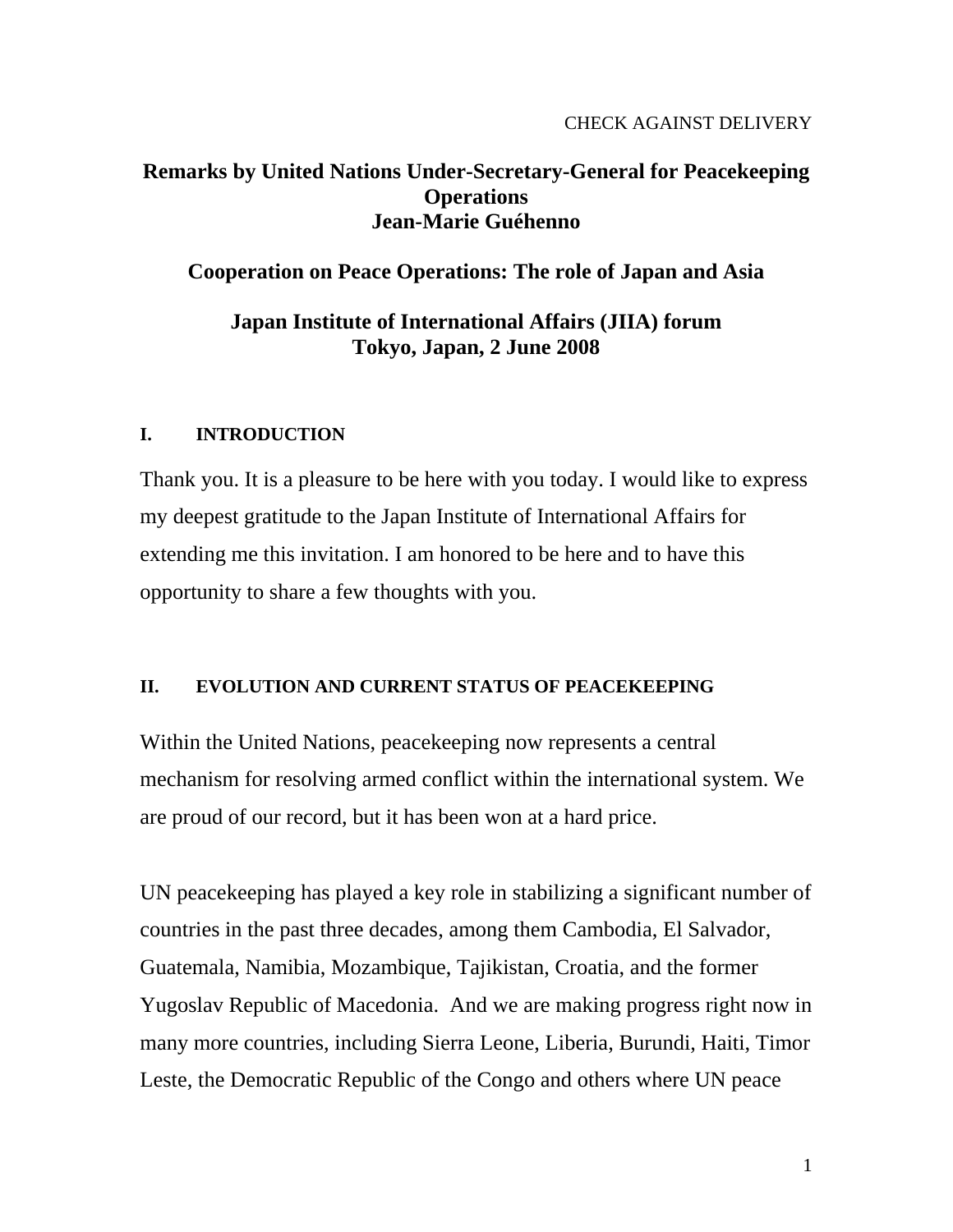operations are helping societies close long chapters of conflict and return to normal development.

To do this work over 88,000 troops and police and some 21,000 civilians currently serve in 20 peace operations across four continents in a dozen different time zones. Including our new missions, the budget for UN peacekeeping operations will soon reach \$7 billion supporting a total of over 110,000 police, military and civilian authorised personnel deployed in the field. And our expansion is not only extensive, it is unremitting. In the almost eight years that I have served as the Head of United Nations Peacekeeping, we have launched ten new operations and dramatically expanded two others.

This is a new UN; one that has not received so much attention in this part of the world. UN peacekeeping is the international community's instrument of choice in addressing over half of the 30 or so major armed conflicts currently ongoing around the globe.

The changes in the UN peacekeeping system are not just quantitative. Modern peacekeeping has also been marked by the establishment of complex and multidimensional operations. Today's peacekeepers are called upon to do much more than monitor and observe cease fires or border violations.

When World War II ended, approximately half of the world's conflicts were either anti-colonial or inter-state wars. In the post-Cold War era, conflicts have largely disappeared, replaced instead with situations that tend to be

2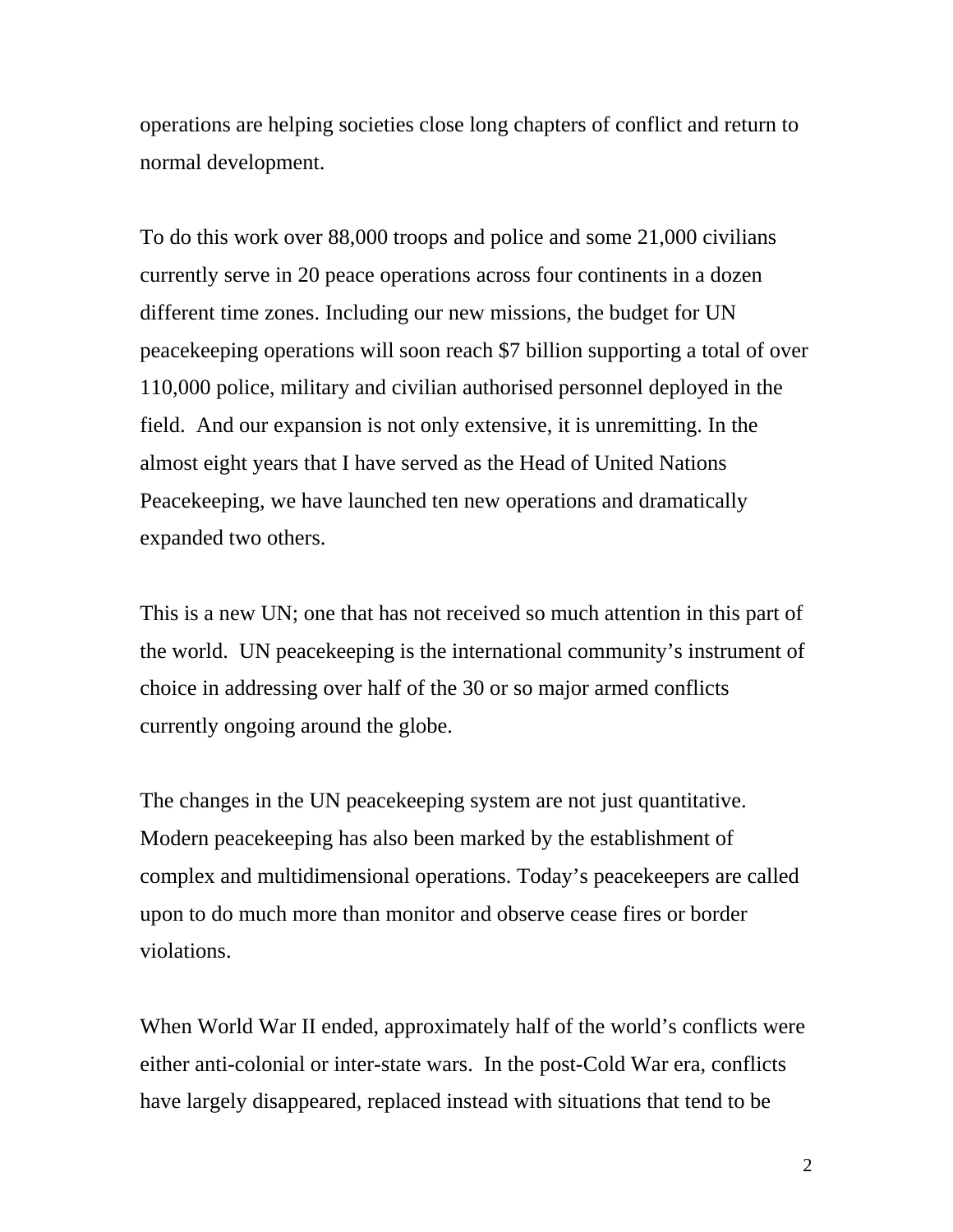associated with the disintegration of central authority in poor or weak states. Ideology, regular armed forces with clear chains of command, distinctions between soldiers and bandits, and between fighters and civilians – all these distinctions are being eroded. These are often wars of chaos – in Japanese I understand this is called "Ran". And they require a new type of response.

Today's peacekeeping is therefore less about purely military matters than it is about enabling the broader transition from chaos to sustainable peace. The peacekeepers accompany and support peace agreements, with the consent of the parties, although this sometimes requires the use of force against those marginal elements which have put themselves outside of a peace agreement. However, force means nothing by itself in this modern context. It has to be embedded in a wider, fundamentally political effort to help rebuild legitimate government, promote the rule of law, establish and maintain basic economic systems, and so forth. The blue helmets, who are the emblems of peacekeeping in practice, provide a foundation of security for their civilian colleagues who assist national authorities to restart basic systems of government and rebuild legitimate state institutions which can preserve the peace.

Peacekeeping has its risks and outcomes can never be certain but the money contributed to peacekeeping by member states is very much a sound investment. Recent independent reviews of the UN peacekeeping system, including by the US RAND Corporation and others have found peacekeeping under the UN Charter to be the most effective, and most costeffective, way of managing the most common forms of armed conflict in the world today.

3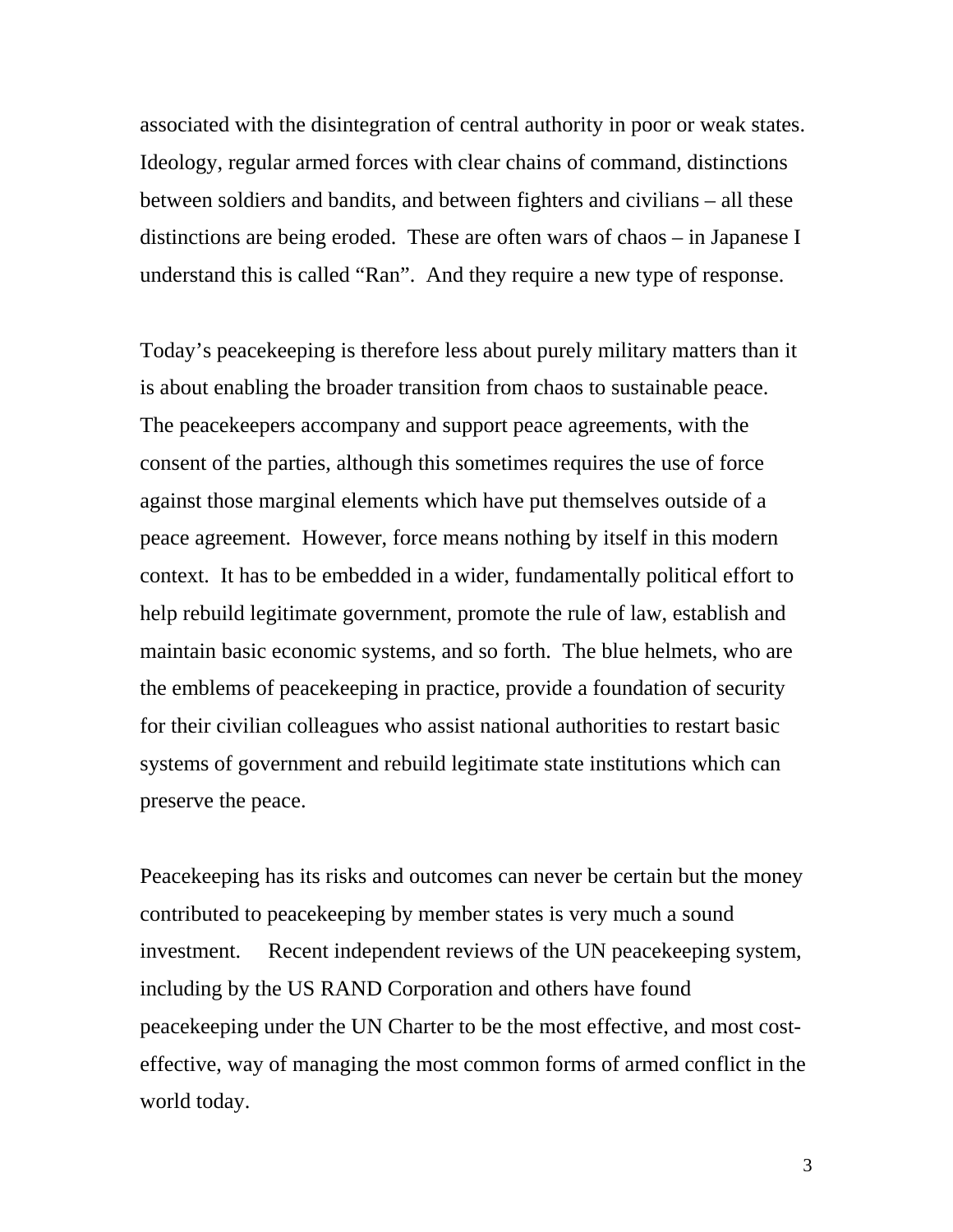However, it is also important to understand that UN Peacekeeping is not the right tool for every job. There will always be a need for a variety of international approaches – economic assistance; regional integration; mediation; sanctions; military deterrence, and others.

### **III. REGIONAL PERSPECTIVE – THE ROLE OF ASIA AND JAPAN**

Asia is a region that benefits enormously from a peaceful and open world trading system. The resources you need, and the markets you need, both require a degree of basic stability in the international system. This region, in other words, does not just thrive by itself; it thrives in stability, as a successful part of an inter-dependent global order. And it has an enormous interest in maintaining the integrity of that global system.

At the wider level, Asia is now a global actor, and its responsibilities are global, even if its immediate interests are not directly engaged. If there is a need – a human need, to save lives and help bring stability – then this region now has responsibilities that go far beyond its borders. The world expects you to play that leading role and it is heartening to see that Japan has been embracing this role. Some have said that this is the "Hour of Asia". From the perspective of UN peacekeeping, it's hard to argue with this. But we would say, perhaps, that it is the hour of Asia as a global player.

The region, and in particular Japan, already makes important contributions to international security systems. And if current trends are any guide, Asia will be the future for UN peace keeping force generation. Given that Asia does not have an over-arching regional organisational structure, for most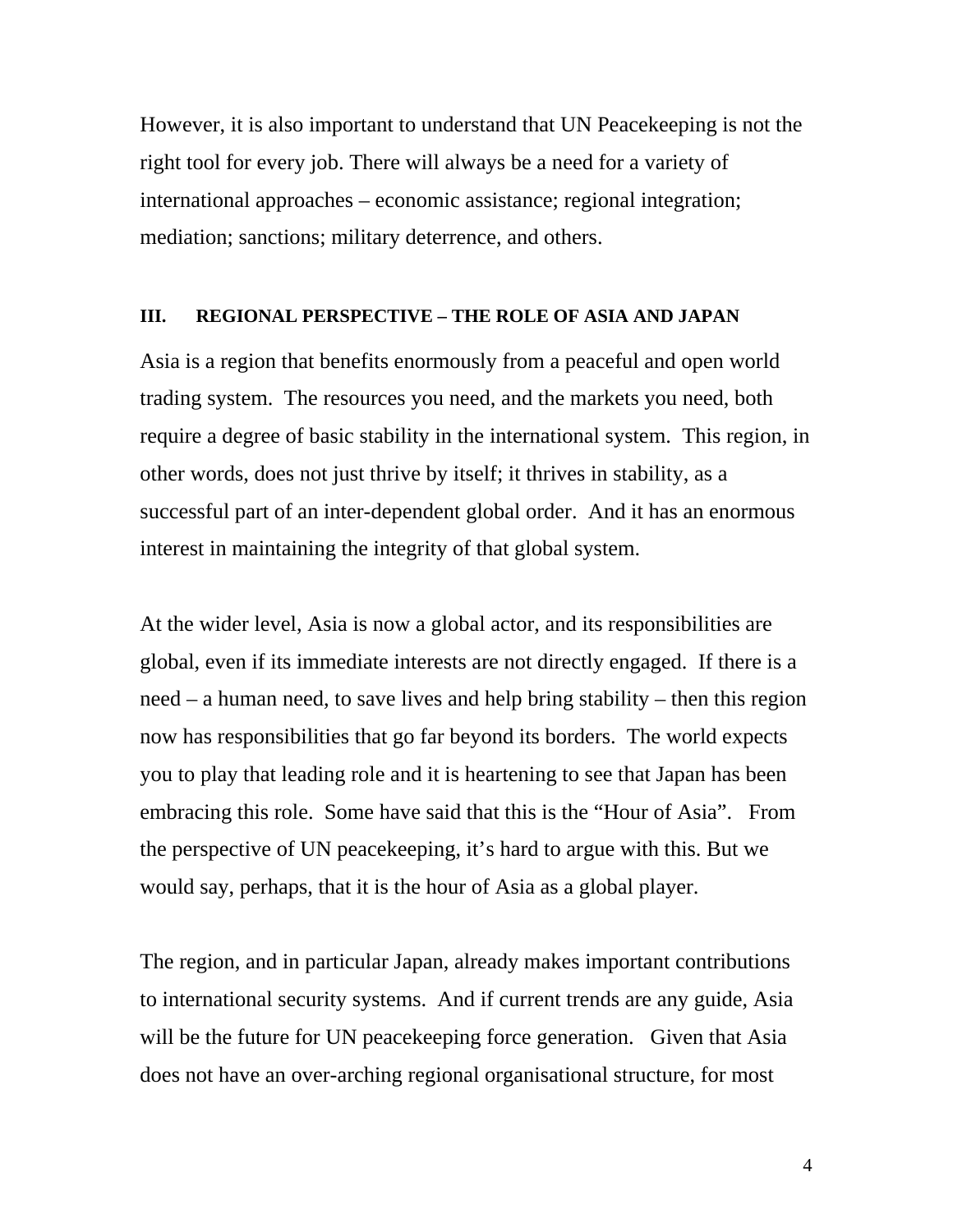Asian states, engagement in peacekeeping operations will therefore most likely be through the UN framework.

South Asian countries are among the top troop contributors and Asian peacekeeping operation capacities are growing and diversifying - Indonesia is now participating, Mongolia is a new contributor, Thailand and the Philippines provide large numbers of police, and China is continuing to increase its participation.

Encouragingly, Asia is not only becoming more interested and involved in peacekeeping, but it is also building upon this through various inter-state and international forums. For example, China held an ASEAN plus 1 meeting on UN peacekeeping last October, the Republic of Korea is holding a peacekeeping conference in June, and here we are today in a forum in Japan devoted to peacekeeping. In addition, Asian expert training capacities are growing, as demonstrated by the Malaysian regional peacekeeping operations training centre and the Chinese police peacekeeping centre.

Asia's involvement in United Nations peacekeeping operations, and its desire to expand that involvement, also places a responsibility upon the United Nations. We need to better understand Asia's perspectives on multilateral security mechanisms. We need to know more about how Asian countries can best engage with the UN, what strengths and capacities these states can bring to peacekeeping, and we need to engage with countries, like Japan, directly to better understand your priorities and those of the region.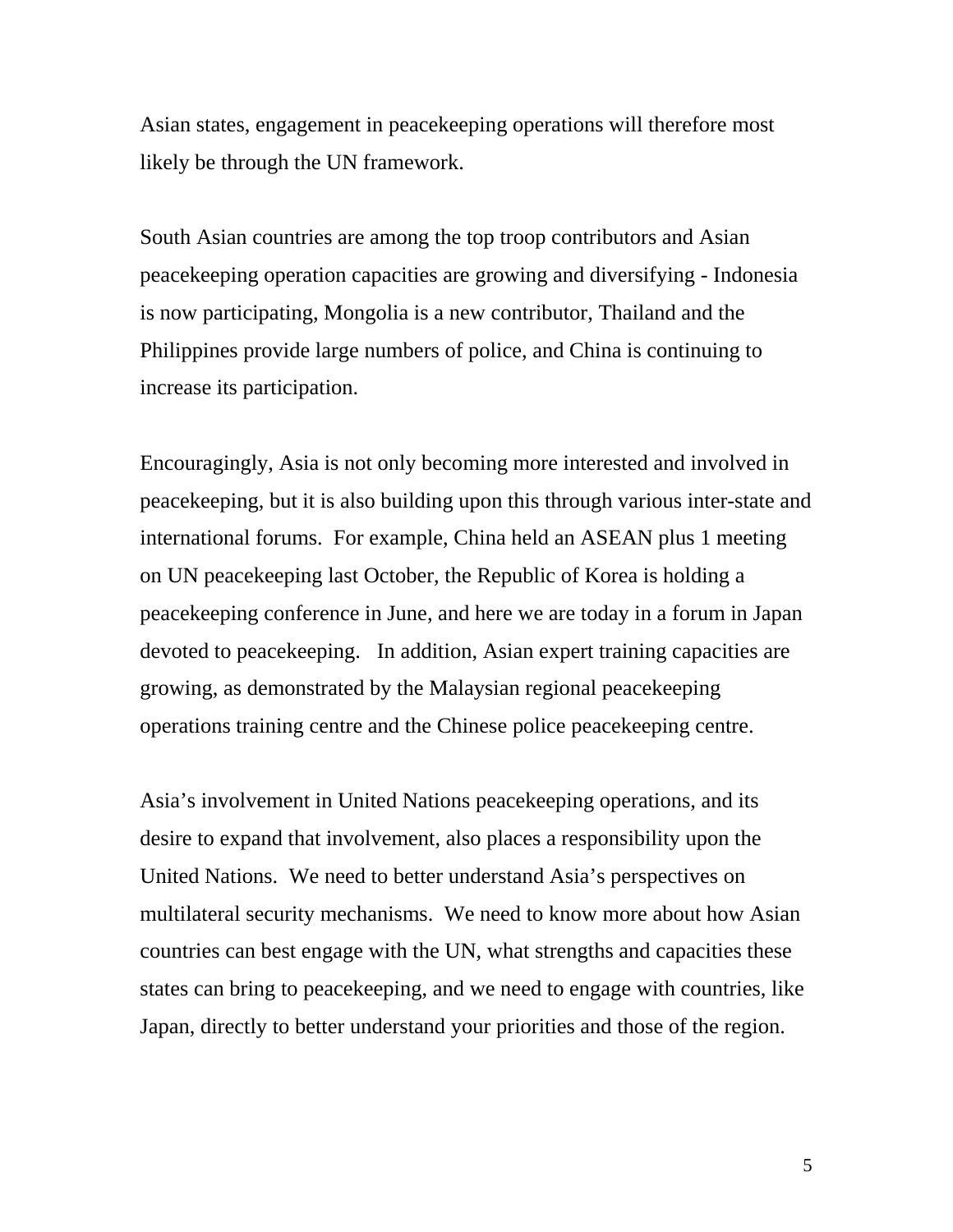Japan's engagement in peacekeeping is already substantial. Japan is not only a financer of peacekeeping (contributing 16.5% of peacekeeping's budget, among the first countries to have disbursed contributions to the MINURCAT Trust Fund, and providing personnel for eight UN peacekeeping operations), but it is also engaged as a bilateral donor alongside UN peacekeeping operations. In MONUC, Japan has supported stabilization efforts for eastern DRC to help implement the measures agreed at the Conference on Peace, Security and Development in the Kivus provinces. Japan is also one of the leading donors to Timor-Leste having provided more than US\$240 million in development assistance since 1999. This aid has been critical to furthering a wide range of development and governance programmes.

In Sudan, Japan has been working to provide political support to the implementation of the Comprehensive Peace Agreement - the basis for sustainable peace in Sudan – and Japan has recently expressed interest in contributing military personnel and assets to UNMIS. In Sierra Leone, Japan's support has taken shape by providing support to the energy sector and the local elections scheduled for July 2008. Japan has also made significant contributions to Afghanistan's stabilization: hosting the 2002 Tokyo conference on Afghan reconstruction, leading the disarmament demobilization and reintegration process and, since 2001, contributing over USD 1.2 billion to the consolidation of peace in Afghanistan, targeting governance, the disbandment of illegal armed groups, and infrastructure  $development<sup>1</sup>$  $development<sup>1</sup>$  $development<sup>1</sup>$ .

 $\overline{a}$ 

<span id="page-5-0"></span><sup>&</sup>lt;sup>1</sup> Japan is a member of the Joint Coordination and Monitoring Board (JCMB), the body that oversees the implementation of the Afghanistan Compact, and one of the six largest development contributors to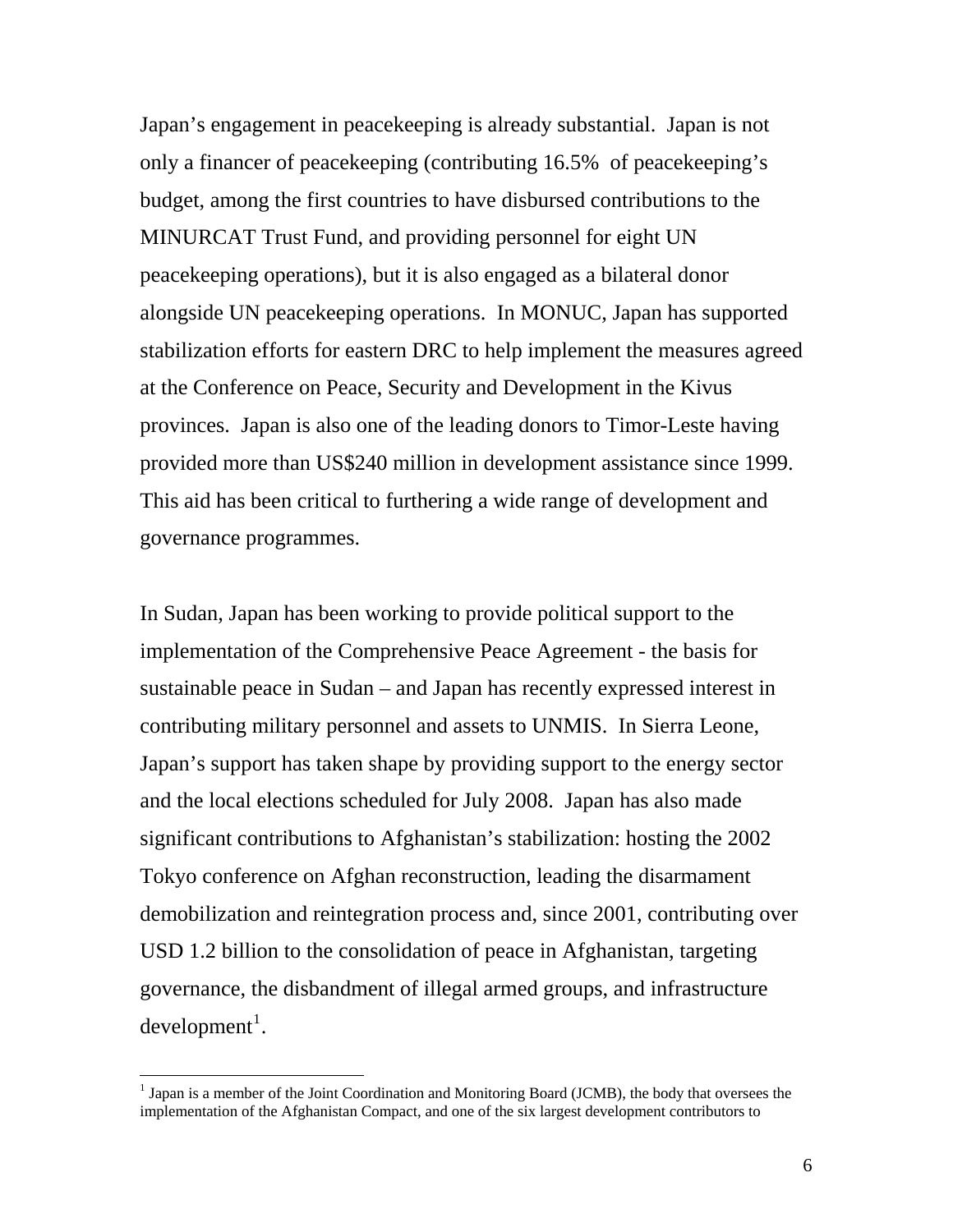Recently, Japan has also been extending its support to building African peacekeeping capacity by providing assistance to the Kofi Annan International Peacekeeping Training Centre<sup>[2](#page-6-0)</sup> and by sending specialists to Africa, Egypt and Ghana to train the trainers. All these contributions are an expression of Japan's commitment to global peace and security.

Just as Japan is a significant contributor to peacekeeping, its commitment to peacebuilding is equally impressive – a commitment that has been expressed at the highest levels in Japan. In January, Prime Minister Fukuda presented an initiative to advance Japan's role as a "Peace Fostering Nation" in the annual policy speech at the Diet, and earlier this year the Minister for Foreign Affairs, Mr. Koumura, delivered a policy speech entitled: "Japan: A Builder of Peace" where he stated that Japan "must demonstrate leadership in building peace in the world." Japan's commitment is reflected in actions as well as words. Japan is the Chair of the Peacebuilding Commission and has made significant financial contributions through the UN Trust Fund for Human Security, UN Democracy Fund and the Peacebuilding Fund. Japan has established a programme for Human Resource Development in Asia for Peacebuilding (the Hiroshima Peacebuilders Center) and in March this year the Japanese Ministry of Foreign Affairs in conjunction with the United Nations University organised the Tokyo Peacebuilders Symposium.

Japan has also just co-hosted TICAD 4 focusing on African Development and has committed to double in five years its overseas development aid to

Afghanistan. On 6 February 2008, Japan hosted the VIIth JCMB meeting in Tokyo, which focused on counter-narcotics.Japan's interest in Afghanistan diminished somewhat following a major domestic political controversy caused by the deployment of Japanese troops to southern Iraq.

<span id="page-6-0"></span> $2^{2}$  Japan provided this assistance in cooperation with UNDP to enhance capabilities of 400 personnel.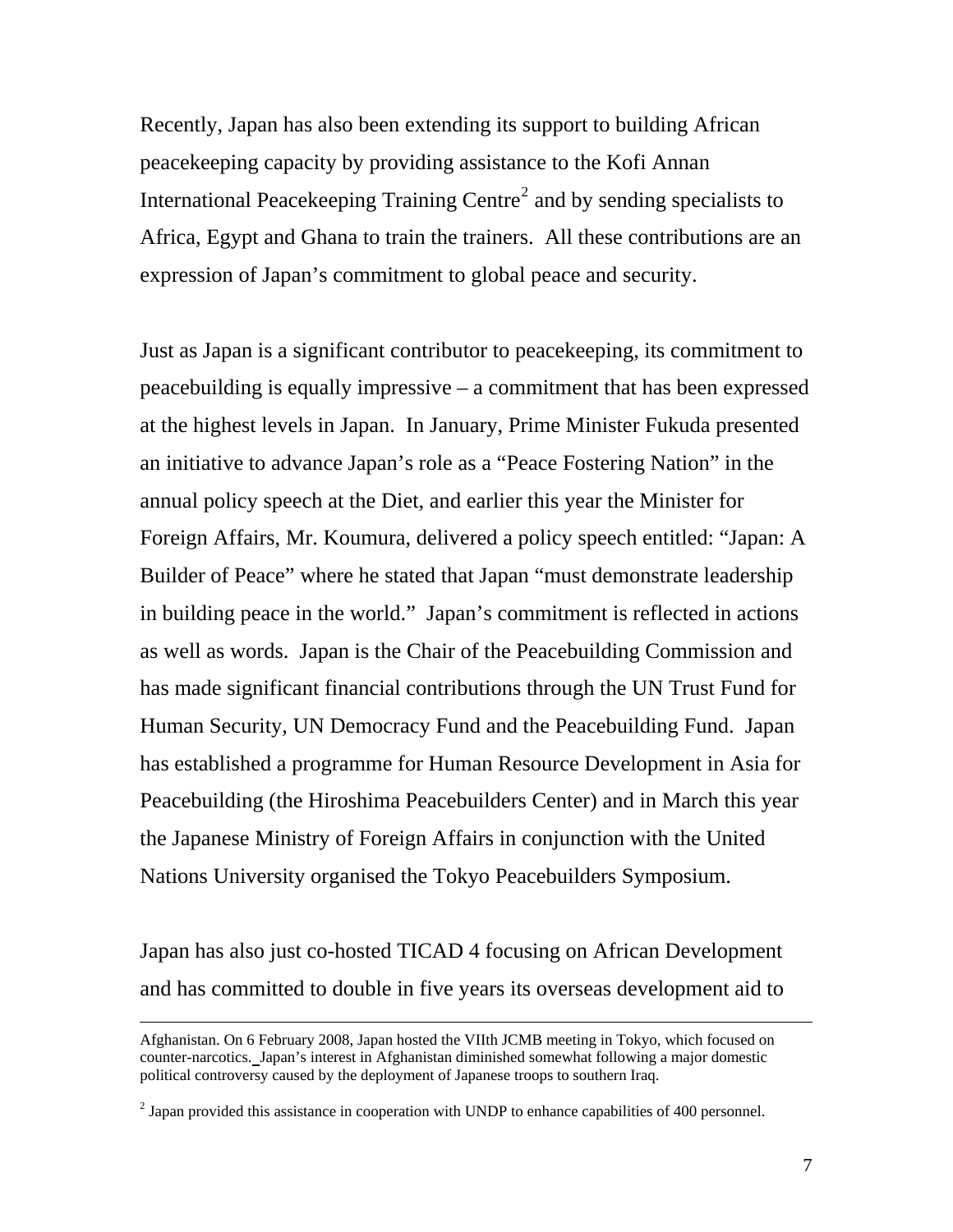Africa. Japan has striven to enhance awareness of the importance of peace consolidation through the TICAD process – offering bilateral and multilateral assistance in collection of small arms, DDR and landmines, and reintegration through community development based on the principle of human security which focuses attention on empowering the people where state authority is not in place. One such example of this is Japan's support for SSR, DDR and mine action. Since 1995 Japan has consistently provided funding for mine action projects carried with total contributions of more than US\$58 million.

Clearly Japan is contributing a great deal, however, one area we would hope to see increased engagement would be in the deployment of Japanese nationals in peacekeeping operations. Conscientious efforts by the Japanese government, including the Hiroshima Peacebuilders Center, to support aspiring young candidates for peacekeeping and peacebuilding is another example of Japan's desire to increase its commitment. In addition to assisting the Hiroshima Peacebuilders Center through the Permanent Mission of Japan to the United Nations in New York, the Department of Field Support is working with such NGOs as the Japan Center for International Cooperation (JANIC), Association for Aid and Relief (AAR) and the Africa-Japan Forum to encourage Japanese nationals to apply for positions in UN peace operations.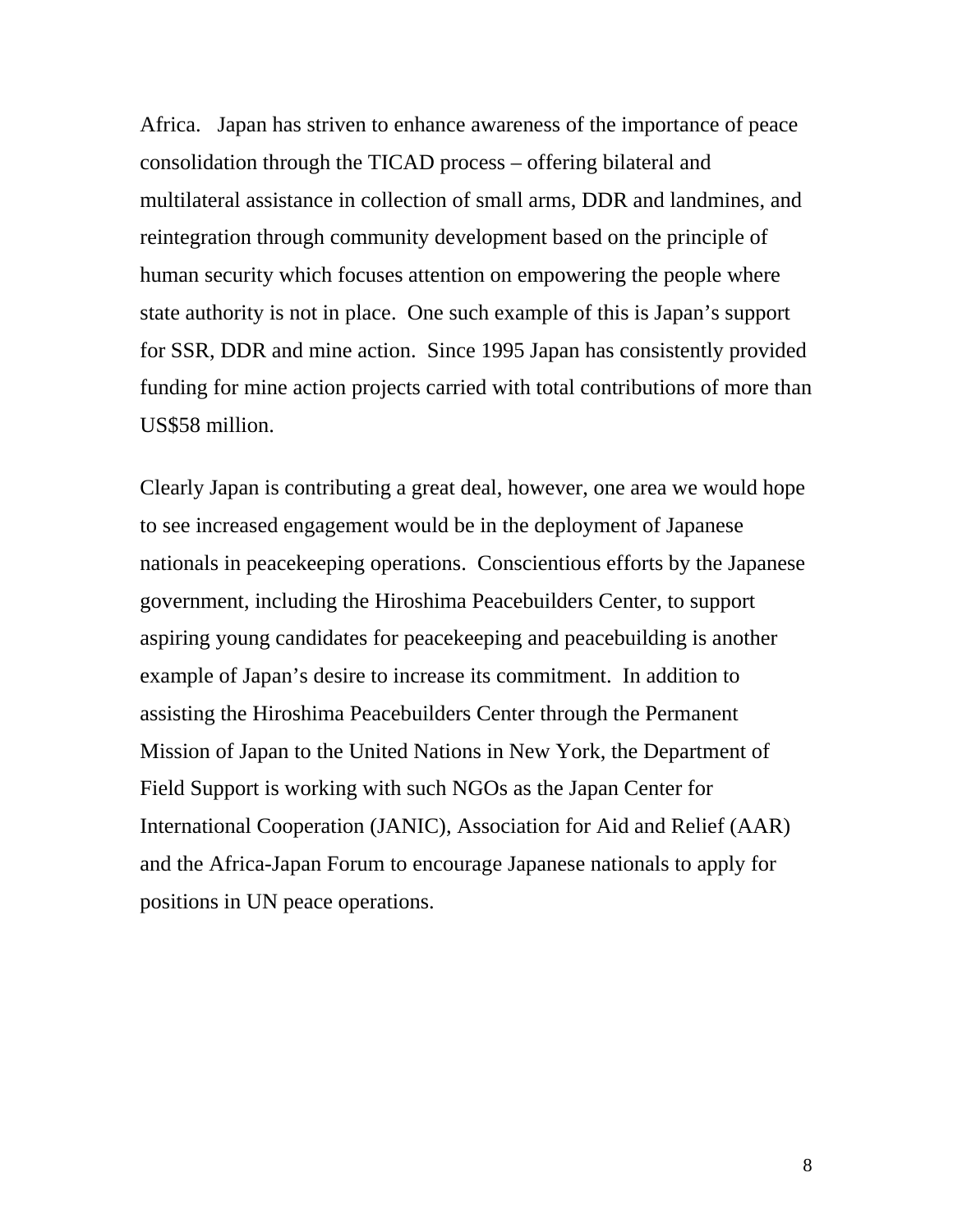#### **IV. PEACEKEEPING IS PART OF PEACEBUILDING**

One of the challenging and rewarding aspects of peacekeeping is that over time our understanding of the definition of peace has shifted. Early UN peacekeeping operations were considered a success if they assisted the parties in stabilising a situation. Later operations were judged successful as evidenced by the withdrawal of a peacekeeping operation. However, today peacekeeping is no longer viewed as a self-contained operation, but rather is seen as the first phase of political, economic and military investments in post-conflict states. It is this much broader conceptualisation of the peace process that offers the greatest promise for building lasting peace in any fragile country.

A significant evolution in peacekeeping over the past decade has been in our understanding of how peacebuilding begins at the outset of international engagement during the peacekeeping mandate. Today, UN peacekeeping doctrine and practice starts from the premise that we are only one part of a wider response to the challenge of building peace after conflict. Accordingly, we need to focus on the challenge of making the linkages between peacekeeping, and longer-term peacebuilding, stronger and the transition seamless. Part of addressing this challenge is overcoming the misleading perception that post conflict financial support is an "additional cost". In reality, investing in both peacekeeping and in building the capacities of the state, is an investment in the long-term democratic stability.

Both peacekeeping and peacebuilding are sound investments but when viewed as one greater process rather than two distinct activities they have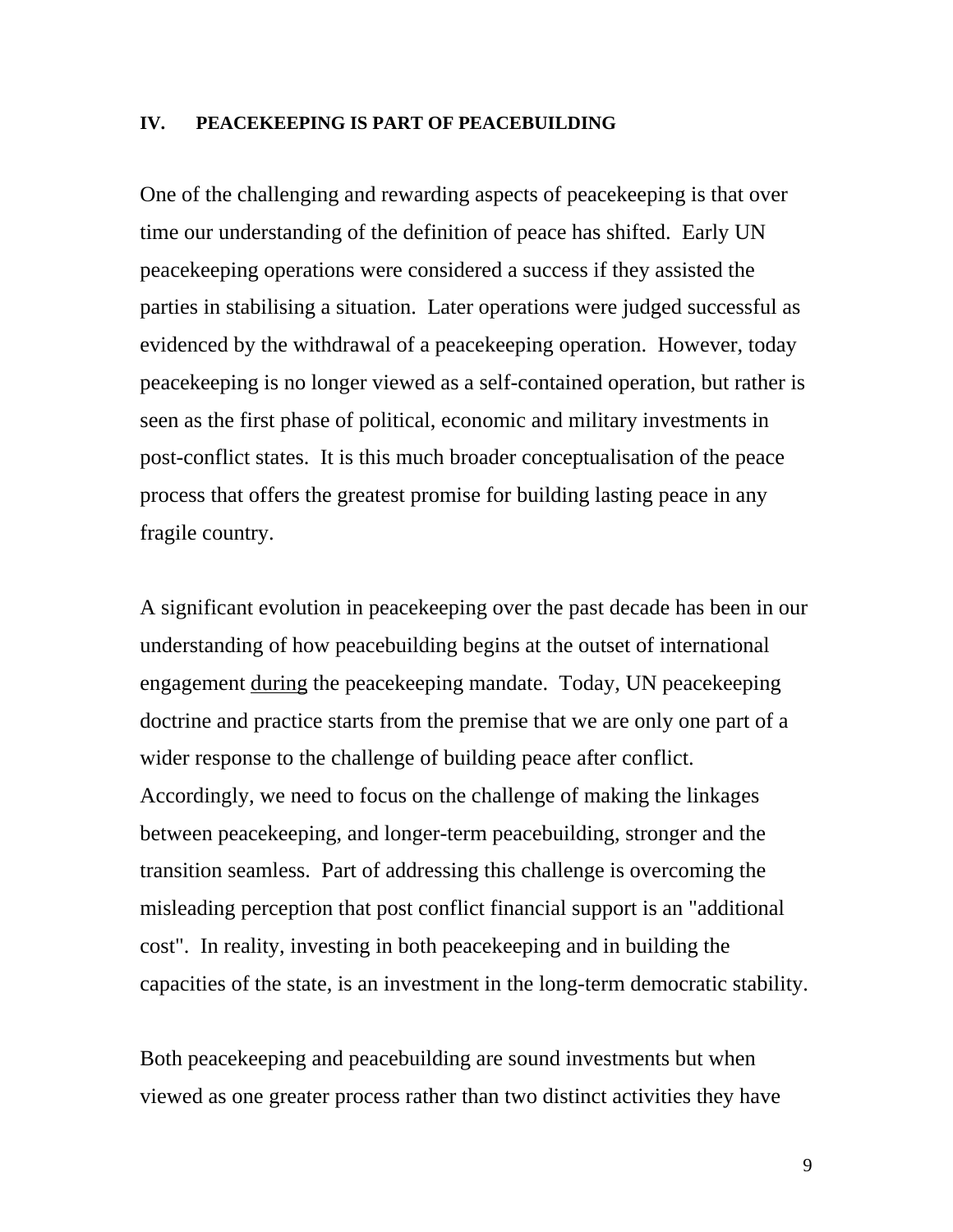the potential to exponentially expand their impact. For a country like Japan who contributes heavily to peacekeeping as well as aid programmes this nuanced understanding of the process for creating durable peace is very important. Japan's contributions to peacekeeping and Japan's aid programmes can be extremely valuable tools when coordinated within the context of an overall international peacebuilding strategy.

Peacekeepers are critical early peacebuilding actors, laying the foundation for a longer and more comprehensive effort. This is particularly the case in some key areas, such as support to political processes, provision of security and the rule of law, and the extension of state authority. These core peacekeeping functions are critical for peacebuilding – if we don't get the political process underway, and security in place, then the space for longerterm development and capacity-building is hugely constrained. In other areas, we serve as enablers for the peacebuilding efforts of others, particularly development actors: in building capacity, promoting economic recovery and employment, facilitating local dialogue and confidence building.

This is not always straightforward. There are sometimes inevitable tensions between short-term political and security exigencies and longer term sustainable development objectives and this is why the establishment of a coordinated strategic approach, in the early phase of a post-conflict context, is critical.

A critical peacebuilding role of peacekeeping operations, particularly of senior mission leadership, is in reaching out and bringing different actors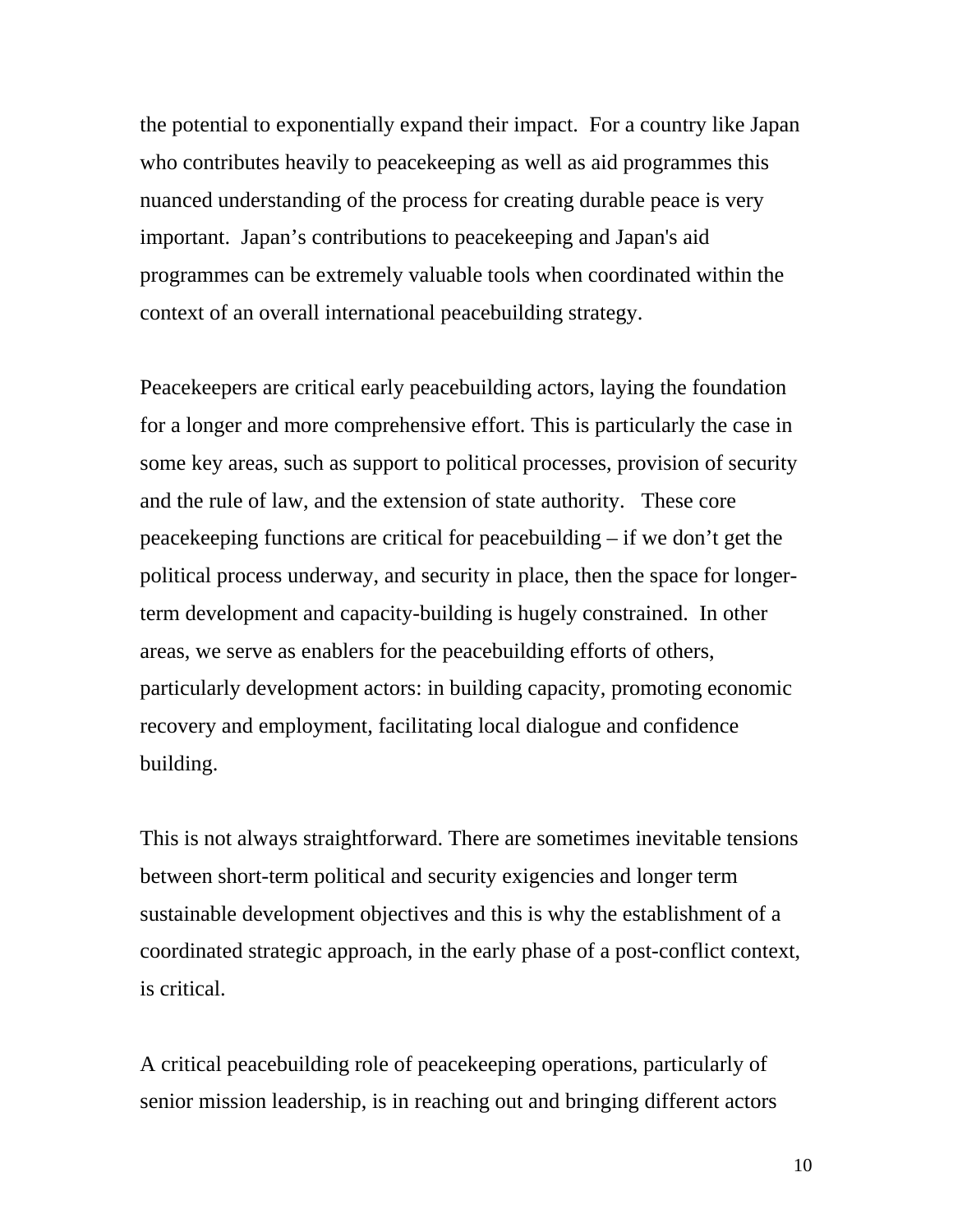into the broad peacebuilding effort. Successful peacekeeping operations have encouraged and facilitated the engagement of national, regional, UN and other international partners in providing security, logistic and technical assistance but equally, in promoting dialogue and, where appropriate, coordinating the activities of diverse actors. In recognizing the roles, peacekeeping doctrine and planning concepts over the past 10 years have put new emphasis on an integrated approach and on working with partners. This is the fundamentally changing the way in which we understand and carry out our peacekeeping tasks. We still have some way to go however and it is in these areas that I see the new frontiers of peacekeeping.

The UN peacebuilding architecture can play a valuable role. The PBC, which Japan chairs, offers an umbrella to engage all peacebuilding actors, including IFIs and private actors, in an inclusive process. And, as Burundi and Sierra Leone have demonstrated, the UN peacebuilding architecture engages in active partnership with national authorities, providing a platform for incorporating and supporting Host State interaction with international partners throughout the transition to sustainable development.

#### **V. CONCLUSION**

Let me conclude by saying that Asia, and in particular Japan, have already begun to shoulder their global responsibilities in promoting peace and security issues. The attention to developing the next generation of peacekeepers, through initiatives such as the establishment of peacekeeping training facilities is a particularly encouraging development in this regard.